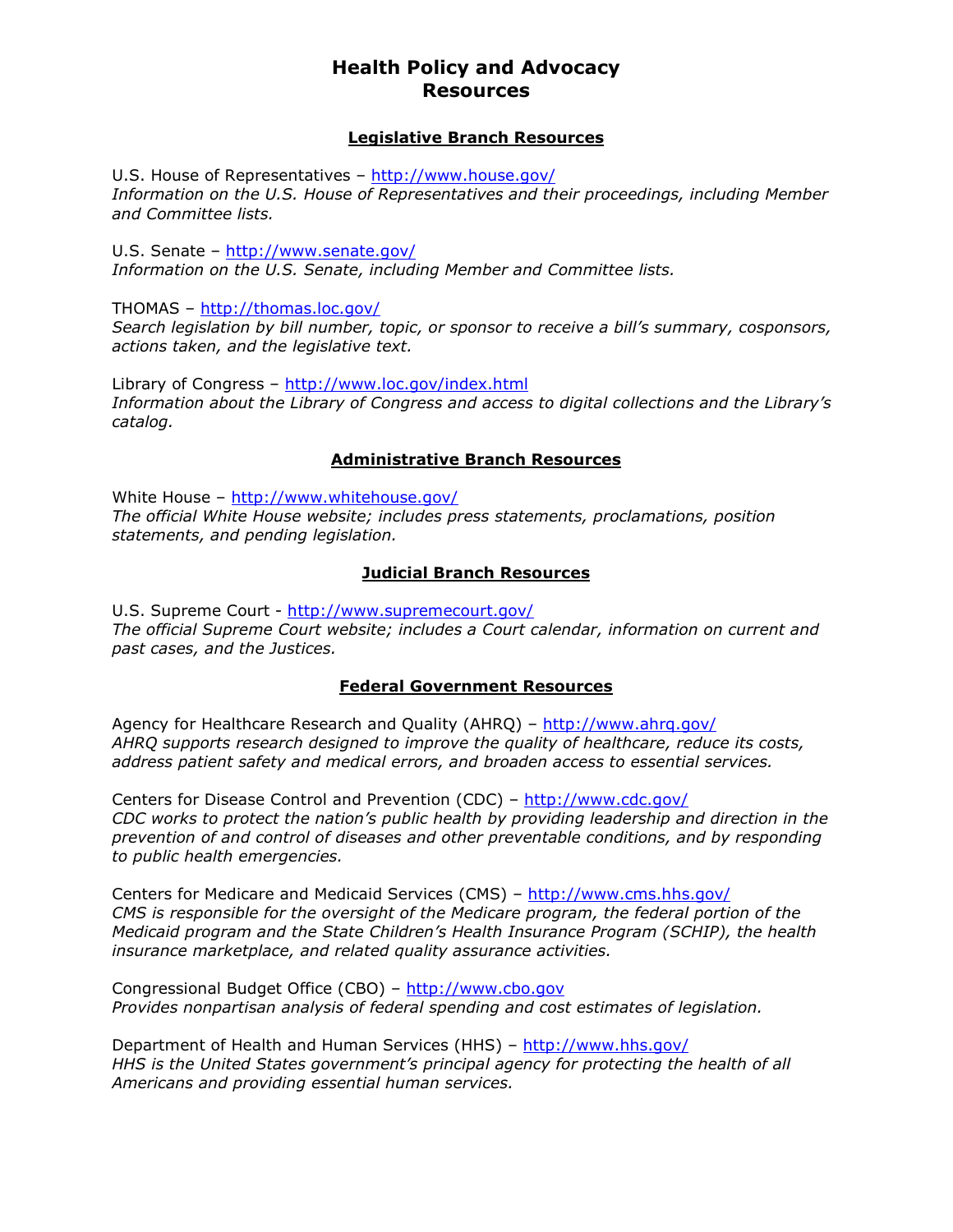Federal Register – http://www.gpoaccess.gov/fr/

The daily journal of the United States government; find notices, rules, and other documents from federal agencies.

Food and Drug Administration (FDA) – http://www.fda.gov/ The FDA is charged with ensuring that food is safe, pure, and wholesome; human and animal drugs, biological products, and medical devices are safe and effective; and electronic products that emit radiation are safe.

Government Accountability Office (GAO) – http://www.gao.gov/ An independent, nonpartisan agency often called the "Congressional watchdog;" search reports on how Congress is spending taxpayer dollars.

Health Resources and Services Administration (HRSA) - http://www.hrsa.gov/ HRSA is the primary federal agency for improving access to health care services for people who are uninsured, isolated, or medically vulnerable.

National Institutes of Health (NIH) – http://www.nih.gov/ NIH supports biomedical and behavioral research, conducts research in its own laboratories and clinics, trains promising young researchers, and promotes acquisition and distribution of medical knowledge.

#### Advocacy Organizations

American Academy of Dermatology - https://www.aad.org/ Information on dermatology and skin cancer issues.

American Cancer Society - http://www.cancer.org/ Information about cancer, treatment, prevention, research, and getting involved.

American Nurses Association (ANA) – http://www.nursingworld.org/ Information on nursing practice, education, and advocacy.

Dermatology Nurses' Association (DNA) - http://www.dnanurse.org/ The official site of DNA; check for updates on DNA's advocacy activities and priorities.

Kaiser Family Foundation - http://www.kff.org/ Articles, polls, and other information on health policy topics such as Medicare, Medicaid, health costs, and the Affordable Care Act.

League of Women Voters – http://www.lwv.org/ Find out who represents you and register to vote.

Nursing Community - http://www.thenursingcommunity.org Information on the Nursing Community coalition, national nursing organization, and activities surrounding funding for the Title VIII Nursing Workforce Development Programs.

#### News Outlets

CNN Politics – http://www.cnn.com/POLITICS/ National political news.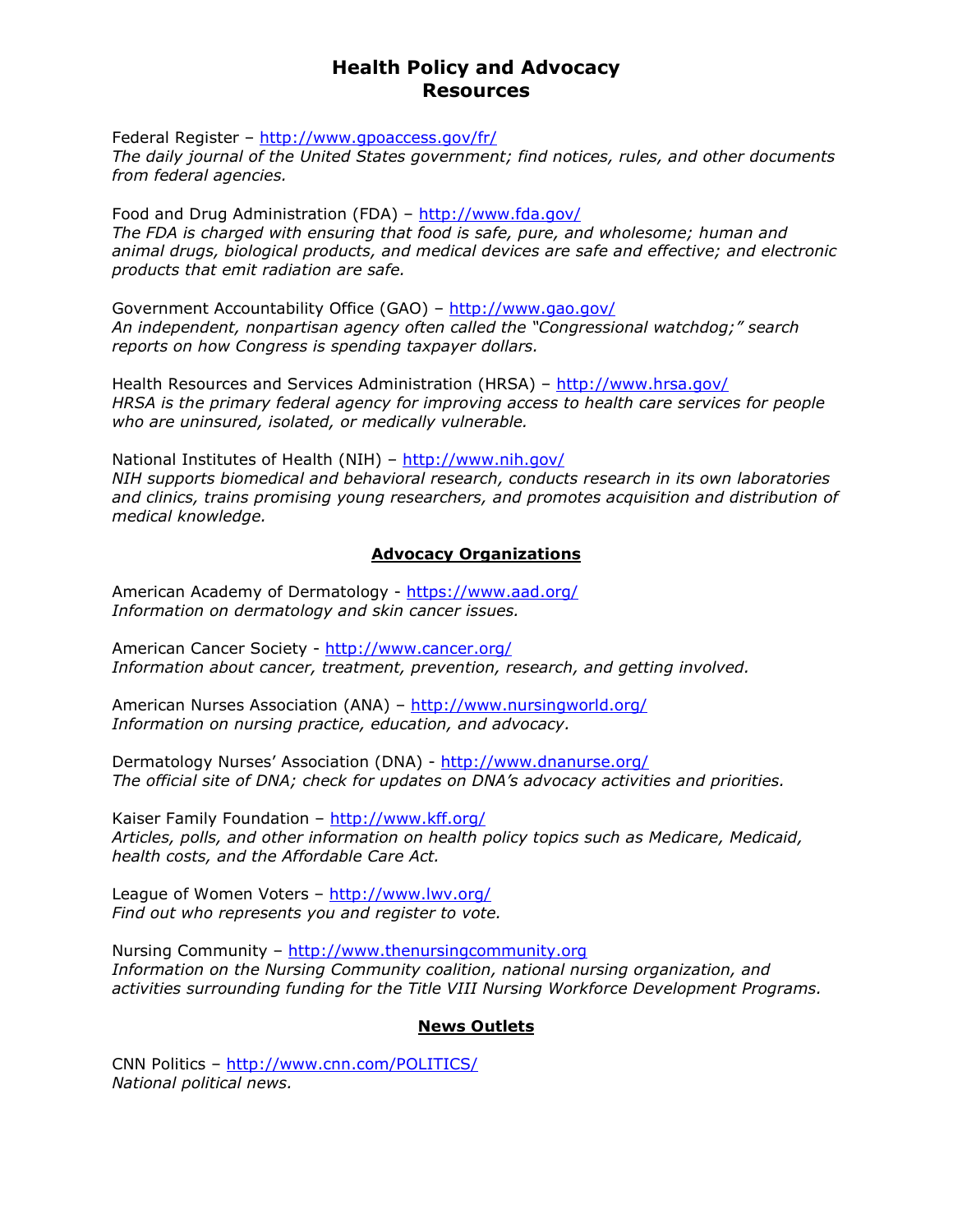Cable Satellite Public Affairs Network (CSPAN) – http://www.c-span.org/ Provides CSPAN's broadcast schedules and live streaming of programming.

Politico – http://www.politico.com/ News from Capitol Hill.

Roll Call – http://www.rollcall.com/ News from Capitol Hill.

Washington Post – http://www.washingtonpost.com/ Daily local, national, and global news from Washington, DC.

## Political Entities

Democratic Governors Association – http://dga.net/ Independent voluntary political organization organized to support Democratic governors and candidates; browse news about state governors' races, read about Democratic governors across the country, DGA events, and opportunities to get involved.

Democratic Legislative Campaign Committee – http://dlcc.org/ National committee providing strategic support and financial assistance to Democratic leaders and candidates at the state legislative level; browse news, state legislative information, events, and opportunities to get involved.

Democratic National Committee – http://www.democrats.org/ Offers daily news updates, policy analysis, email updates, and opportunities to participate in the political process.

Republican Governors Association - http://www.rga.org/ Voluntary association to support electoral and governing efforts of governors and candidates belonging to the Republican party; browse state news, read about Republican governors across the country, RGA research, and opportunities to get involved.

Republican National Committee – http://www.gop.com/ Dubbed the "hub of all information related to the Republican Party."

Republican State Leadership Committee – http://www.rslc.com/ The largest caucus of Republican state leaders; browse news, state legislative information, events, and opportunities to get involved.

## State and Local Government Resources

Council of State Governments (CSG) – http://www.csg.org/ The only regional network for identifying and sharing ideas with state leaders in all three branches of government; get connected to state leaders via regional forums, programs, and events.

National Association of Counties (NACo) - http://www.naco.org The only organization representing county governments.